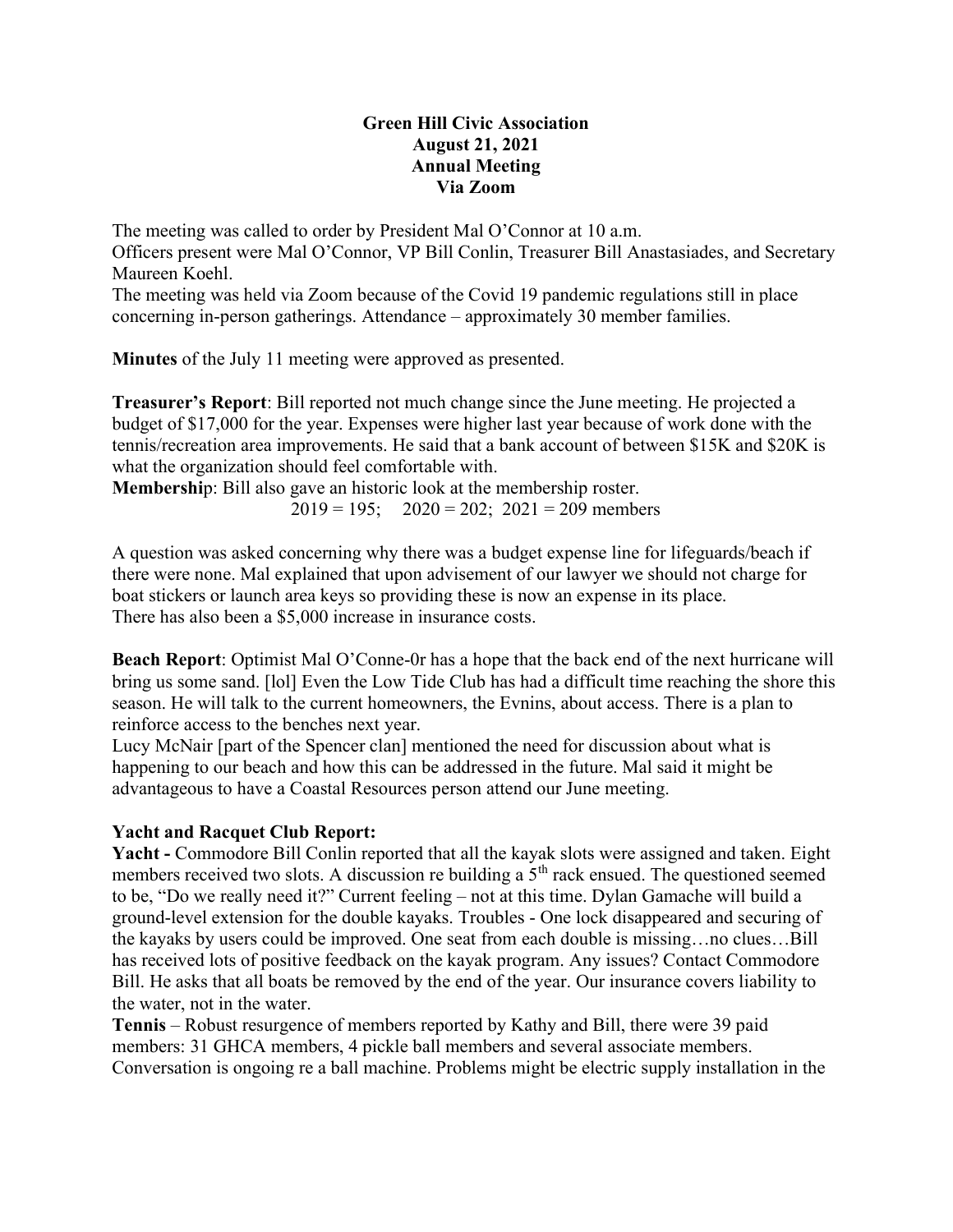shed. The recent tennis cocktail party was a pleasant success with 26 attendees. Funds are good: \$10K in checks received, \$6K for the reserve fund, and \$4400 in the operating account.

Community Liaison Update: Mal reported for Dan who was absent. The Mean High Tide [MHT] measurement was explained as set in 1982. An 18.6 year tide cycle sets the MHT line. This line is now underwater off our beaches. There is a proposed new law regulating the MHT allowing shore access to beach users that would set the line 10 feet above the most recent high tide line, as shown by the rack line on the beaches. This would determine public access. Some property owners are against this proposal. Public comments are needed and should be sent to the state representatives. Mal will publish a list of these individuals on the website. He also reported on the Green Hill Recovery project. Pollution is caused by several sources – the greatest fecal and high nitrogen counts are generally caused by wildlife; storm water runoff is a secondary pollutant and can be controlled by catchment basins. Engineers are looking for sources of overland runoff . In our area, Green Hill Beach Road is where the greatest flow into Green Hill Pond occurs. Let Mal know if any flows are seen as this would indicate where catchment areas should be located.

**Social Committee:** The recent movie night [*Sandlot*] was enjoyed by all who attended, although the turnout was small. The Porchfest Music Night was well-attended and well-done and everyone is looking forward to next year so get your acts ready now! The audience had an evening of wonderful music. Bocce tournament was a success as was the Sidewalk Chalk Day over the July 4<sup>th</sup> weekend. Mal said it has been a terrific year for social happenings! And there is one more to go…Don't forget the End of Season picnic this afternoon at the Recreation Area before Hurricane Henri makes landfall!

## And thinking of 2022…

Kick-off Dinner: Hopes are high that a Spring Dinner – social event can be held next June. Help will be needed to chair the event. If you have an interest in this, please contact one of the officers. Spain Restaurant has been wonderful these past few years, but we have probably outgrown the venue. Suggestions for a new venue are welcome. And if this afternoon's picnic is successful, look for a redo same time next year.

UPDATE: The GHCA Season Kickoff Dinner will be held on June 4, 2022 at the Locanda Restaurant (attached to the Holiday Inn at the intersection of Rte 1 and Rte 138). Hold the Date!

Nominating Committee: Kathy Conlin presented the nominating committee [Kathy and Peter Brash] report. The four current officers indicated a desire to remain [President- Mal O'Connor, VP - Bill Conlin, Treasurer - Bill Anastasiades, Secretary – Maureen Koehl] ; Leah Puzzo and Peter Brash were nominated for the two open Board positions. The vote to elect the slate as presented was unanimous. Many thanks to Ellie McGrath and Donna McNulty who are stepping down after many years of service.

Discussion about having a two consecutive terms limit for the officers. All present terms of office are for two years. Decision was made to leave the current rules in place, but an executive meeting before the Spring meeting might be called to discuss the idea.